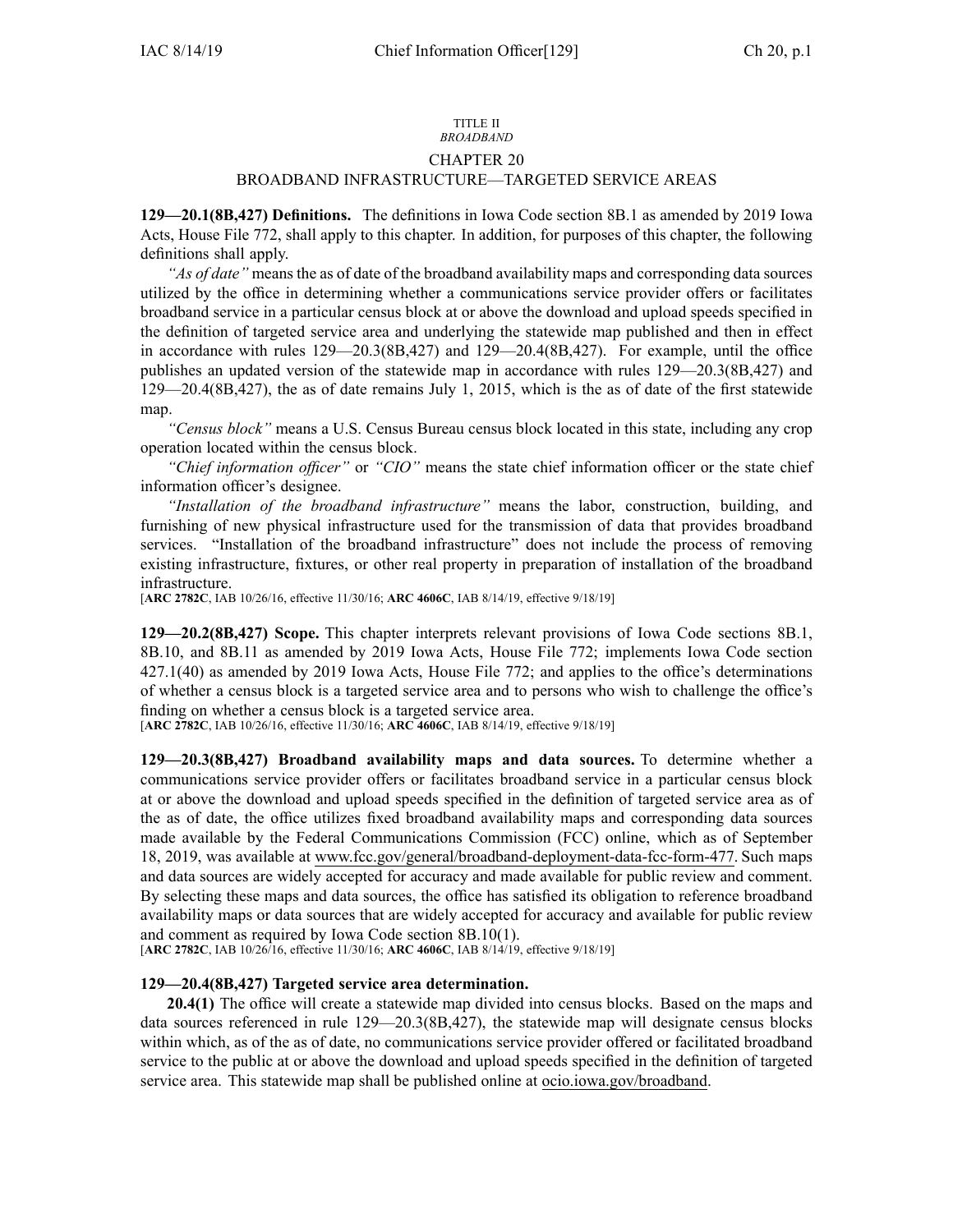**20.4(2)** In accordance with Iowa Code section [8B.10\(1\)](https://www.legis.iowa.gov/docs/ico/section/8B.10.pdf) as amended by 2019 Iowa Acts, House File 772, the office shall periodically make renewed determinations of whether <sup>a</sup> communications service provider offers or facilitates broadband service at or above the download or upload speeds specified in the definition of targeted service area by publishing an updated version of the statewide map. Such updates shall be made, to the extent updated maps and data sources are available at the time, no less frequently than prior to each round of gran<sup>t</sup> applications solicited by the office pursuan<sup>t</sup> to Iowa Code section [8B.11](https://www.legis.iowa.gov/docs/ico/section/8B.11.pdf) as amended by 2019 Iowa Acts, House File 772.

**20.4(3)** As of the date of the office's publication of each version of the statewide map online at [ocio.iowa.gov/broadband](http://ocio.iowa.gov/broadband), targeted service area designations as shown on the statewide map shall be considered the office's final determination and finding of whether <sup>a</sup> particular census block constitutes <sup>a</sup> targeted service area, unless <sup>a</sup> person or party successfully challenges the office's determination pursuan<sup>t</sup> to the appeals and contested case process outlined in this chapter, in which case the office will update the statewide map to reflect the outcome of such challenge(s). For the sake of clarity, failure to challenge the office's determination and finding of whether <sup>a</sup> particular census block constitutes <sup>a</sup> targeted service area by filing <sup>a</sup> notice of appeal within the 20-day period established by subrule [20.5\(1\)](https://www.legis.iowa.gov/docs/iac/rule/129.20.5.pdf) shall render the office's determination and finding with respec<sup>t</sup> to that particular census block final and no longer subject to challenge. A party's failure to challenge the office's determination and finding of whether <sup>a</sup> particular census block constitutes <sup>a</sup> targeted service area by filing <sup>a</sup> notice of appeal within the 20-day period established by subrule [20.5\(1\)](https://www.legis.iowa.gov/docs/iac/rule/129.20.5.pdf) shall be deemed <sup>a</sup> failure to exhaust administrative remedies.

**20.4(4)** Until the office publishes an updated version of the statewide map in accordance with this rule, the as of date for purposes of determining whether any communications service provider offered and facilitated broadband service to the public at or above the download and upload speeds specified in the definition of targeted service area in accordance with Iowa Code section [8B.10\(1\)](https://www.legis.iowa.gov/docs/ico/section/8B.10.pdf) as amended by 2019 Iowa Acts, House File 772, and rule [129](https://www.legis.iowa.gov/docs/iac/chapter/129.129.pdf)—20.3(8B,427) and this rule shall remain July 1, 2015, which is the as of date of the first statewide map. Thereafter, the as of date shall be the same as the as of date of the maps and corresponding data sources utilized by the office each time the office makes its renewed determination in accordance with Iowa Code section [8B.10\(1\)](https://www.legis.iowa.gov/docs/ico/section/8B.10.pdf) as amended by 2019 Iowa Acts, House File 772, and rule 129—[20.3](https://www.legis.iowa.gov/docs/iac/rule/129.20.3.pdf)(8B,427) and this rule.

[**ARC [2782C](https://www.legis.iowa.gov/docs/aco/arc/2782C.pdf)**, IAB 10/26/16, effective 11/30/16; **ARC [4606C](https://www.legis.iowa.gov/docs/aco/arc/4606C.pdf)**, IAB 8/14/19, effective 9/18/19]

#### **129—20.5(8B,427) Appeals.**

**20.5(1)** *Notice of appeal.* Within 20 days after the office makes its final determination of whether <sup>a</sup> particular census block constitutes <sup>a</sup> targeted service area pursuan<sup>t</sup> to rule [129—20.4](https://www.legis.iowa.gov/docs/iac/rule/129.20.4.pdf)(8B,427), any person or party aggrieved or adversely affected by such determination may challenge the office's finding by filing <sup>a</sup> notice of appeal with the office.

*a.* The notice of appeal shall set forth:

- (1) The name, address, telephone number, and email address of the person or party;
- (2) The particular census block designation the person or party is challenging by stating:

1. The census block number as provided on the statewide map referenced in rule 129—20.4(8B,427);

2. The county in which the census block is located as provided on the statewide map referenced in rule 129—20.4(8B,427);

(3) The manner in which the person or party is aggrieved or adversely affected by the office's determination; and

(4) The grounds upon which the appeal is based.

*b.* Accompanying the notice of appeal, the person or party shall provide the office with all evidence and information necessary to suppor<sup>t</sup> the appeal.

**20.5(2)** *Filing.* Except to the extent that electronic filing is not feasible, <sup>a</sup> notice of appeal and all corresponding evidence and information shall be filed by email at [cio@iowa.gov](mailto:cio@iowa.gov). To the extent electronic filing is not feasible, the notice of appeal and all corresponding evidence and information shall be mailed to: Office of the Chief Information Officer, Hoover State Office Building, Level B, 1305 East Walnut Street, Des Moines, Iowa 50319. If the notice of appeal and corresponding evidence and information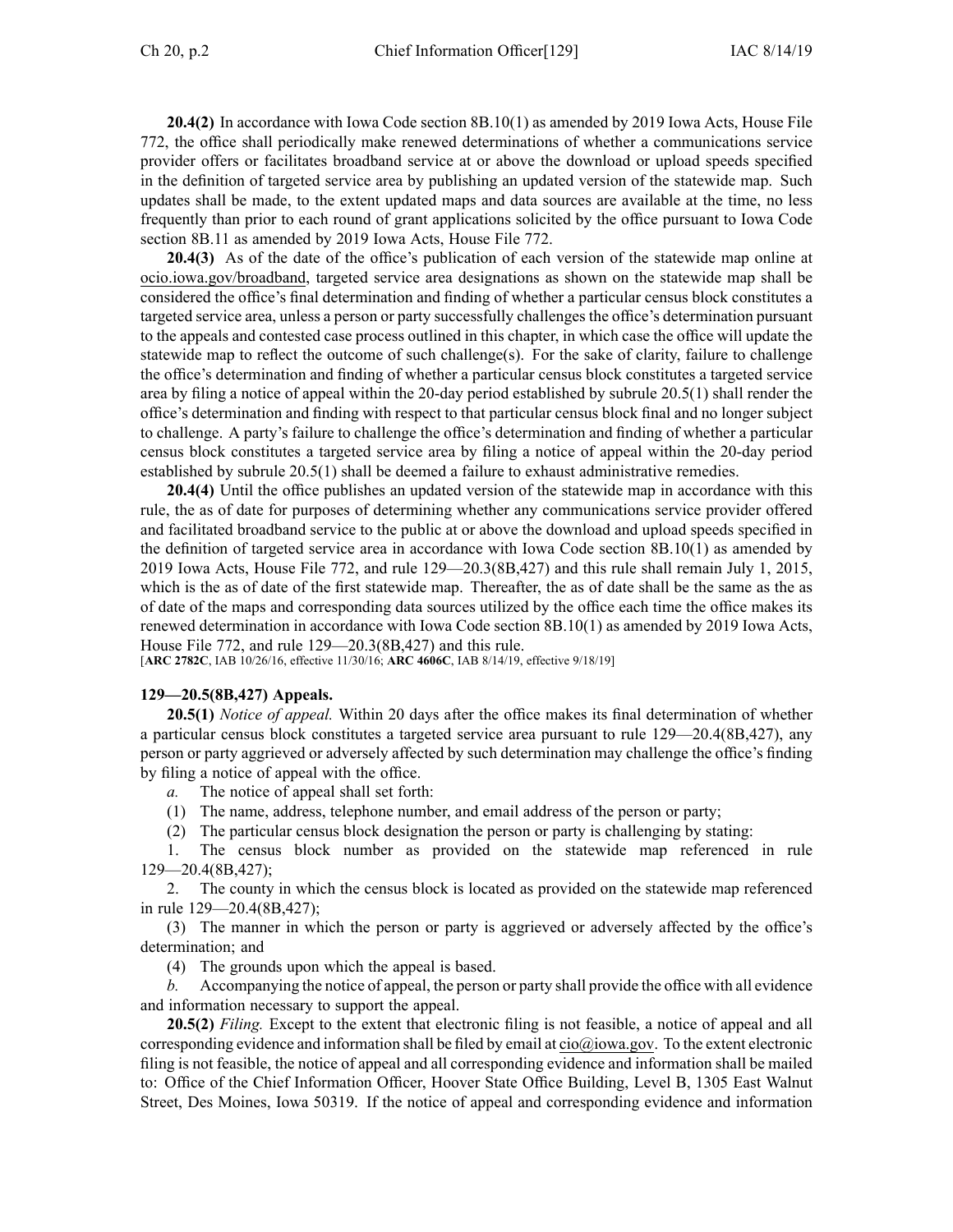are filed by mail, such filing shall be accompanied by <sup>a</sup> written explanation of why electronic filing was not feasible.

**20.5(3)** *Notification of and input from affected persons or parties.* Within ten calendar days of receipt of <sup>a</sup> notice of appeal, the office shall provide notification to any affected persons or parties by posting the notice of appeal at [ocio.iowa.gov/broadband](http://ocio.iowa.gov/broadband). From the date of such posting, any affected persons or parties will have 20 calendar days to submit evidence and information in suppor<sup>t</sup> of, or in opposition to, such appeal. Except to the extent not feasible, any such evidence and information shall be submitted by email to  $\dot{\text{cio}}(a)$  iowa.gov. To the extent electronic submission is not feasible, such evidence and information shall be mailed to: Office of the Chief Information Officer, Hoover State Office Building, Level B, 1305 East Walnut Street, Des Moines, Iowa 50319. If such evidence or information is submitted by mail, the evidence or information shall be accompanied by <sup>a</sup> written explanation of why electronic submission was not feasible.

**20.5(4)** *Internal review.* At the end of the time periods specified in subrules [20.5\(1\)](https://www.legis.iowa.gov/docs/iac/rule/129.20.5.pdf) and [20.5\(3\)](https://www.legis.iowa.gov/docs/iac/rule/129.20.5.pdf), the office shall consolidate all appeals involving the same census block and conduct an internal review of the evidence and information submitted by all appellants related thereto, in conjunction with any other evidence and information submitted by any affected persons or parties pursuan<sup>t</sup> to subrule [20.5\(3\)](https://www.legis.iowa.gov/docs/iac/rule/129.20.5.pdf), the maps and data sources originally utilized in rule [129—20.4](https://www.legis.iowa.gov/docs/iac/rule/129.20.4.pdf)(8B,427), and any other information deemed relevant by the office.

**20.5(5)** *Final agency decision.* Following the internal review set forth in subrule [20.5\(4\)](https://www.legis.iowa.gov/docs/iac/rule/129.20.5.pdf), the office will issue a final agency decision stating the reasons for the office's decision concerning the census block(s) in question. In issuing the decision, the office shall consider the evidence and information submitted by all appellants related thereto, in conjunction with any other evidence and information submitted by any affected persons or parties pursuan<sup>t</sup> to subrule [20.5\(3\)](https://www.legis.iowa.gov/docs/iac/rule/129.20.5.pdf), the maps and data sources originally utilized in rule [129—20.4](https://www.legis.iowa.gov/docs/iac/rule/129.20.4.pdf)(8B,427), and any other information deemed relevant by the office. The final agency decision will be posted online at [ocio.iowa.gov/broadband](http://ocio.iowa.gov/broadband). The final agency decision shall become final unless within 30 days of such posting an appellant or an affected person or party that submitted evidence in suppor<sup>t</sup> of, or in opposition to, the appeal files <sup>a</sup> reques<sup>t</sup> for <sup>a</sup> contested case proceeding pursuan<sup>t</sup> to rule [129—20.6](https://www.legis.iowa.gov/docs/iac/rule/129.20.6.pdf)(8B,427).

**20.5(6)** *Time of filing.* In determining the date on which an appeal or reques<sup>t</sup> for <sup>a</sup> contested case proceeding is filed with the office, the following shall apply: an appeal or reques<sup>t</sup> for <sup>a</sup> contested case proceeding delivered by mail shall be deemed to be filed on the postmark date; an appeal or any other document delivered by any other means shall be deemed to be filed on the date of receipt.

**20.5(7)** *Public records.* The office's release of public records is governed by [129—Chapter](https://www.legis.iowa.gov/docs/iac/chapter/129.2.pdf) 2 and Iowa Code chapter [22](https://www.legis.iowa.gov/docs/ico/chapter/22.pdf). Persons are encouraged to familiarize themselves with [129—Chapter](https://www.legis.iowa.gov/docs/iac/chapter/129.2.pdf) 2 and Iowa Code chapter [22](https://www.legis.iowa.gov/docs/ico/chapter/22.pdf) before submitting evidence or information to the office as par<sup>t</sup> of the appeals and contested case process outlined in this chapter. The office will copy and produce public records upon reques<sup>t</sup> as required to comply with Iowa Code chapter [22](https://www.legis.iowa.gov/docs/ico/chapter/22.pdf) and will treat all evidence and information submitted by persons or parties as public, nonconfidential records unless <sup>a</sup> person or party requests that specific parts of the evidence or information submitted be treated as confidential at the time of the submission to the office.

*a.* A person or party requesting confidential treatment of evidence or information submitted must:

(1) Fully complete and submit to the office Form 22 (available online at [ocio.iowa.gov/broadband](http://ocio.iowa.gov/broadband));

(2) Identify the reques<sup>t</sup> in the notice of appeal or, if evidence or information issubmitted pursuan<sup>t</sup> to subrule [20.5\(3\)](https://www.legis.iowa.gov/docs/iac/rule/129.20.5.pdf), identify the reques<sup>t</sup> in the transmittal email or the written explanation of why electronic filing was not feasible;

(3) Conspicuously mark the outside of any submission as containing confidential evidence or information;

(4) Mark each page upon which confidential evidence or information appears; and

(5) Submit <sup>a</sup> public copy from which claimed confidential evidence and information has been excised. Confidential evidence and information must be excised in such <sup>a</sup> way as to allow the public to determine the general nature of the evidence and information removed and to retain as much of the otherwise public evidence and information as possible.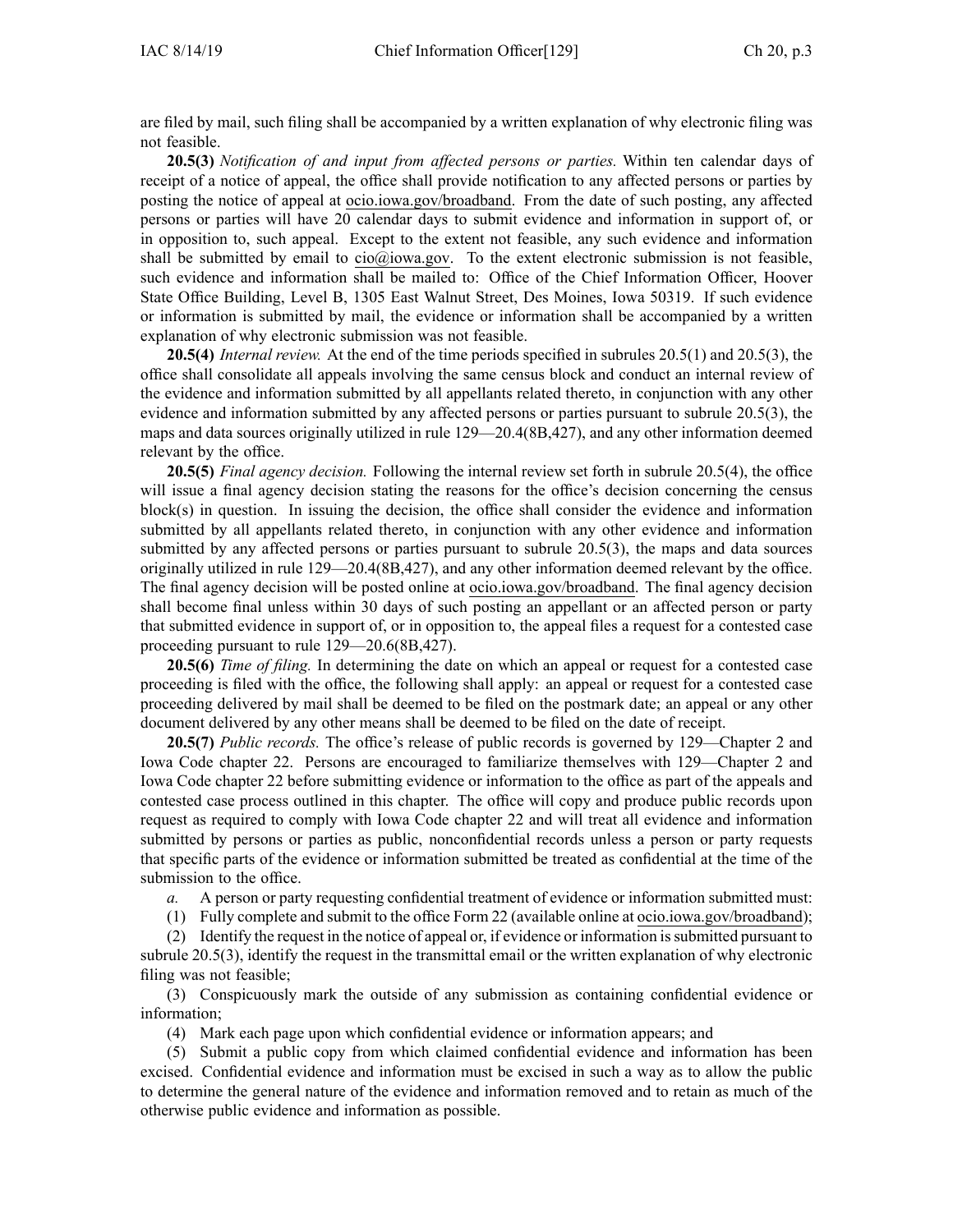*b.* Form 22 will not be considered fully complete unless, for each confidentiality request, the person or party:

(1) Enumerates the specific grounds in Iowa Code chapter [22](https://www.legis.iowa.gov/docs/ico/chapter/22.pdf) or other applicable law that suppor<sup>t</sup> treatment of the specific evidence or information as confidential;

(2) Justifies why the specific evidence or information should be maintained in confidence;

(3) Explains why disclosure of the specific evidence or information would not be in the best interest of the public; and

(4) Sets forth the name, address, telephone number, and email address of the individual authorized by the person or party submitting such evidence and information to respond to inquiries from the office concerning the confidential status of such evidence and information.

*c.* Failure to reques<sup>t</sup> that evidence or information be treated as confidential as specified herein shall relieve the office and state personnel from any responsibility for maintaining the information in confidence. Persons may not reques<sup>t</sup> confidential treatment with respec<sup>t</sup> to <sup>a</sup> notice of appeal or other similar documents. Blanket requests to maintain all evidence and information submitted as confidential will be categorically rejected.

**20.5(8)** *Probative evidence and information.* Examples of evidence and information the office would consider particularly probative of broadband service at or above the download and upload speeds specified in the definition of targeted service area as of the as of date for purposes of adjudicating an appeal of the office's determination of whether <sup>a</sup> particular census block constitutes <sup>a</sup> targeted service area include:

*a.* Signed attestations submitted to the office under penalty of perjury on forms provided by the office that the applicable census block(s) was or was not served as of the as of date with broadband service at or above the download and upload speeds specified in the definition of targeted service area.

*b.* Bills or invoices provided to or received by customers in the applicable census block(s) which identify the specific download and upload speeds provided or received as of the as of date. [**ARC [2782C](https://www.legis.iowa.gov/docs/aco/arc/2782C.pdf)**, IAB 10/26/16, effective 11/30/16; **ARC [4606C](https://www.legis.iowa.gov/docs/aco/arc/4606C.pdf)**, IAB 8/14/19, effective 9/18/19]

**129—20.6(8B,427) Contested cases.** A contested case initiated pursuan<sup>t</sup> to this chapter shall be <sup>a</sup> contested case proceeding and shall be conducted in accordance with the provisions of the office's rules governing contested case proceedings (129—Chapter 6) unless the provisions of this rule provide otherwise. The definitions in rule [129—6.2\(](https://www.legis.iowa.gov/docs/iac/rule/129.6.2.pdf)8B,17A) shall also apply to this rule.

**20.6(1)** *Notice of hearing.* Upon receipt of <sup>a</sup> reques<sup>t</sup> for <sup>a</sup> contested case proceeding, the office shall inform the department of inspections and appeals of the filing and of relevant information pertaining to the appeal in question. The department of inspections and appeals shall send <sup>a</sup> written notice of the date, time and location of the hearing to all affected persons or parties who initiated <sup>a</sup> contested case related to the census block forming the basis of the contested case, or appealed the office's determination of the census block forming the basis of the contested case pursuan<sup>t</sup> to subrule [20.5\(1\)](https://www.legis.iowa.gov/docs/iac/rule/129.20.5.pdf), or submitted evidence or information to the office pursuan<sup>t</sup> to subrule [20.5\(3\)](https://www.legis.iowa.gov/docs/iac/rule/129.20.5.pdf) directly related to the census block forming the basis of the contested case. The presiding officer shall hold <sup>a</sup> hearing on the matter within 60 days of the date the notice of appeal was received by the office.

**20.6(2)** *Consolidation.* In the event any contested cases concerning the same census block are initiated separately, such matters shall be consolidated.

**20.6(3)** *Discovery.* The parties shall serve any discovery requests upon other parties at least 30 days prior to the date set for the hearing. The parties must serve responses to discovery at least 15 days prior to the date set for the hearing.

**20.6(4)** *Witnesses and exhibits.* The parties shall contact each other regarding witnesses and exhibits at least 10 days prior to the date set for the hearing. In order to avoid duplication or the submission of extraneous materials, the parties must meet, either in person, by telephone, or by electronic means, prior to the hearing regarding the evidence to be presented.